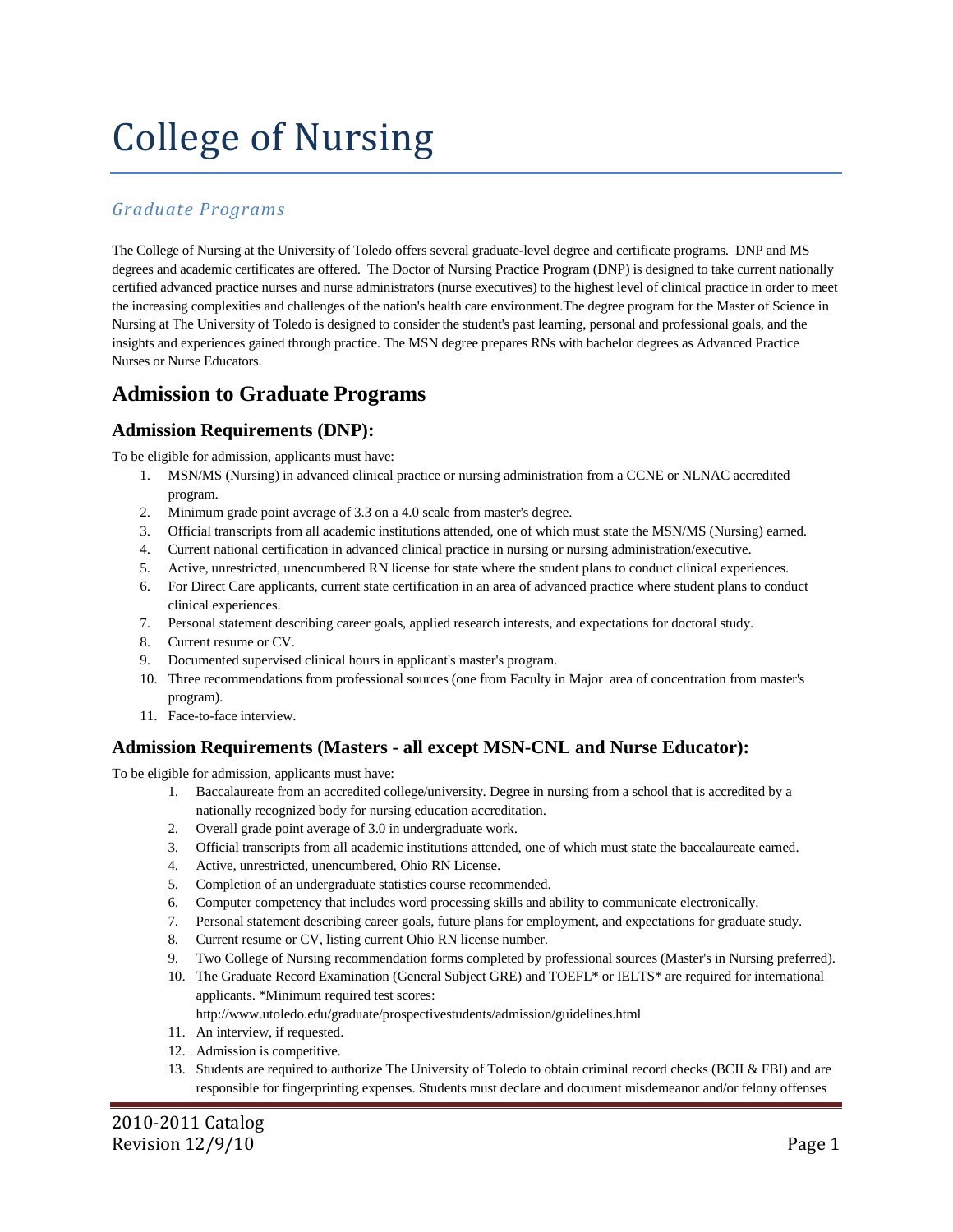that occur prior to admission to the nursing program and/or during program progression. In compliance with Ohio Revised Code 4723-7, convictions will result in denial of admission to the program or dismissal after matriculation.

#### **Admission Requirements (Masters - MSN Educator only):**

To be eligible for admission, applicants must have:

- 1. Baccalaureate from an accredited college/university. Degree in nursing from a school that is accredited by a nationally recognized body for nursing education accreditation.
- 2. Overall grade point average of 3.0 in undergraduate work.
- 3. Official transcripts from all academic institutions attended, one of which must state the baccalaureate earned.
- 4. Active, unrestricted, unencumbered RN license for the state in which the applicant practices.
- 5. Completion of an undergraduate statistics course recommended.
- 6. Computer competency that includes word processing skills and ability to communicate electronically.
- 7. Personal statement describing career goals, future plans for employment, and expectations for graduate study
- 8. Current resume or CV, listing current state and/or territory RN license number.
- 9. Two College of Nursing recommendation forms completed by professional sources (Master's in Nursing preferred).
- 10. The Graduate Record Examination (General Subject GRE) and TOEFL\* or IELTS\* are required for international applicants. \*Minimum required test scores:
	- <http://www.utoledo.edu/graduate/prospectivestudents/admission/guidelines.html>
- 11. An interview, if requested.
- 12. Admission is competitive.
- 13. Students are required to authorize The University of Toledo to obtain criminal record checks (BCII & FBI) and are responsible for fingerprinting expenses. Students must declare and document misdemeanor and/or felony offenses that occur prior to admission to the nursing program and/or during program progression. In compliance with Ohio Revised Code 4723-7, convictions will result in denial of admission to the program or dismissal after matriculation.

#### **Admission Requirements (Masters - MSN BSN to CNL only):**

To be eligible for admission, applicants must have:

- 1. Baccalaureate in Nursing from a school that is accredited by a nationally recognized body for nursing education accreditation.
- 2. Overall grade point average of 3.0 in undergraduate work.
- 3. Official transcripts from all academic institutions attended, one of which must state the baccalaureate earned.
- 4. Active, unrestricted, unencumbered Ohio RN license.
- 5. Completion of an undergraduate statistics course recommended.
- 6. Computer competency that includes word processing skills and ability to communicate electronically.
- 7. Personal statement describing career goals, future plans for employment, and expectations for graduate study
- 8. Current resume or CV, listing current Ohio RN license number.
- 9. Two College of Nursing recommendation forms completed by professional sources (Master's in Nursing preferred).
- 10. The Graduate Record Examination (General Subject GRE) and TOEFL\* or IELTS\* are required for international applicants. \*Minimum required test scores:
	- <http://www.utoledo.edu/graduate/prospectivestudents/admission/guidelines.html>
- 11. An interview, if requested.
- 12. Admission is competitive.

Students are required to authorize The University of Toledo to obtain criminal record checks (BCII & FBI) and are responsible for fingerprinting expenses. Students must declare and document misdemeanor and/or felony offenses that occur prior to admission to the nursing program and/or during program progression. In compliance with Ohio Revised Code 4723-7, convictions will result in denial of admission to the program or dismissal after matriculation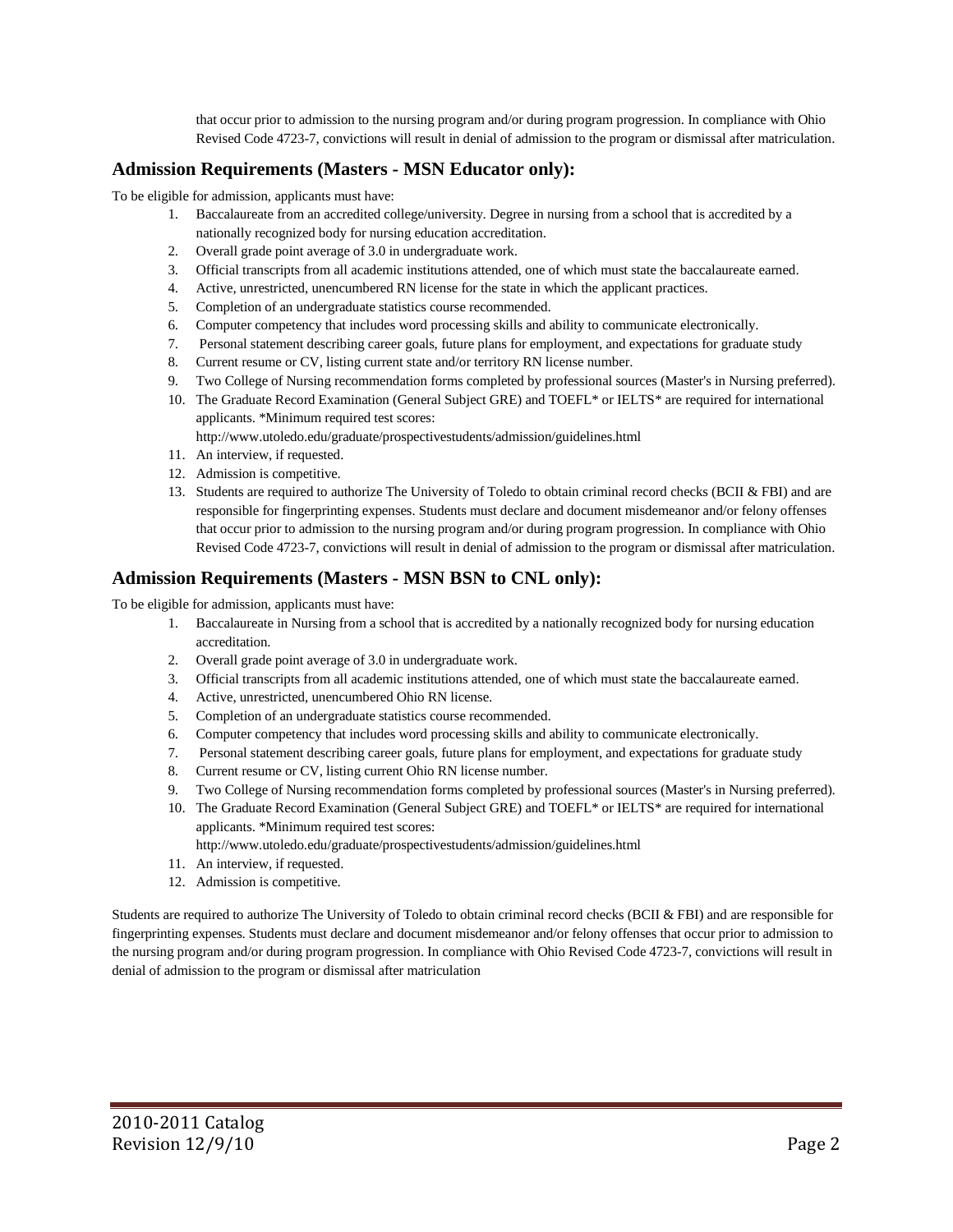## **Admission Requirements (Masters - MSN-CNL Graduate Entry only):**

To be eligible for admission, applicants must have:

- 1. Baccalaureate from an accredited college/university. Overall grade point average of 3.0 in undergraduate work.
- 2. Official transcripts from all academic institutions attended, one of which must state the baccalaureate earned.
- 3. Completion of six semester credits of Human Anatomy and Physiology with a grade of "B" or better.
- 4. Completion of three semester credits of psychology.
- 5. Completion of three semester credits of social science.
- 6. Computer competency that includes word processing skills and ability to communicate electronically.
- 7. Personal statement describing career goals, future plans for employment, and expectations for graduate study.
- 8. Current resume or CV.
- 9. Two College of Nursing recommendation forms completed by professional sources.
- 10. The Graduate Record Examination (General Subject GRE) within the past five years TOEFL\* or IELTS\* are required for international applicants with results from the past 2 years. \*Minimum required test scores: <http://www.utoledo.edu/graduate/prospectivestudents/admission/guidelines.html>
- 11. An interview, if requested.
- 12. Admission is competitive.
- 13. Students are required to authorize The University of Toledo to obtain criminal record checks (BCII & FBI) and are responsible for fingerprinting expenses. Students must declare and document misdemeanor and/or felony offenses that occur prior to admission to the nursing program and/or during program progression. In compliance with Ohio Revised Code 4723-7, convictions will result in denial of admission to the program or dismissal after matriculation.

#### **Admission Requirements (Certificates - except Nurse Educator)**

- 1. Master's degree in nursing from a school that is accredited by a nationally recognized body for nursing education accreditation.
- 2. Overall grade point average of 3.0 in graduate work. Official transcripts from all academic institutions attended, one of which must state the Master's degree earned.
- 3. Active, unrestricted, unencumbered, Ohio RN License.
- 4. Computer competency that includes word processing skills and ability to communicate electronically.
- 5. Personal statement describing career goals, future plans for employment and expectations for graduate study.
- 6. Current resume or CV, listing current Ohio RN license number.
- 7. Two College of Nursing recommendation forms from professional sources (Master in Nursing preferred).
- 8. The Graduate Record Exam (General Subject GRE) and TOEFL\* or IELTS\* are required for international applicants. \*Minimum required test scores:<http://www.utoledo.edu/graduate/prospectivestudents/admission/guidelines.html>
- 9. Interview, if requested.
- 10. Admission is competitive.
- 11. Students are required to authorize The University of Toledo to obtain criminal record checks (BCII & FBI) and are responsible for fingerprinting expenses. Students must declare and document misdemeanor and/or felony offenses that occur prior to admission to the nursing program and/or during program progression. In compliance with Ohio Revised Code 4723-7, convictions will result in denial of admission to the program or dismissal after matriculation.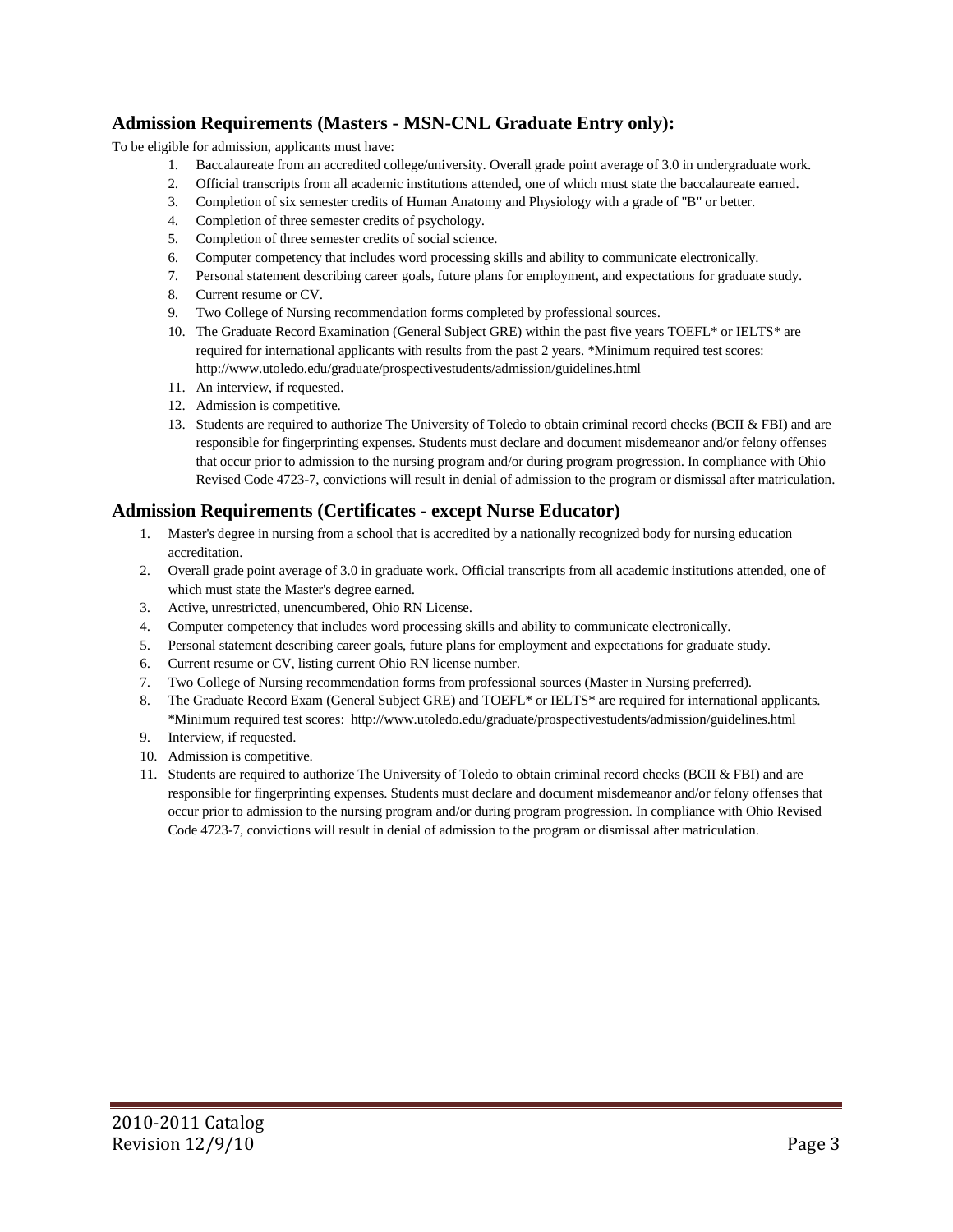#### **Admission Requirements (Nurse Educator Certificate)**

- 1. Baccalaureate degree in nursing from a school that is accredited by a nationally recognized body for nursing education accreditation.
- 2. Overall grade point average of 3.0 in undergraduate work.
- 3. Official transcripts from all academic institutions attended, one of which must state the baccalaureate earned.
- 4. Active, unrestricted, ,unencumbered RN License in the state in which the applicant practices
- 5. Computer competency that includes word processing skills and ability to communicate electronically.
- 6. Personal statement describing career goals, future plans for employment and expectations for graduate study.
- 7. Current resume or CV, listing current state and/or territory RN license number
- 8. Two College of Nursing recommendation forms from professional sources (Master in Nursing preferred).
- 9. The Graduate Record Exam (General Subject GRE) and TOEFL<sup>\*</sup> or IELTS<sup>\*</sup> are required for international applicants. \*Minimum required test scores:<http://www.utoledo.edu/graduate/prospectivestudents/admission/guidelines.html>
- 10. Interview, if requested.
- 11. Admission is competitive.
- 12. Students are required to authorize The University of Toledo to obtain criminal record checks (BCII & FBI) and are responsible for fingerprinting expenses. Students must declare and document misdemeanor and/or felony offenses that occur prior to admission to the nursing program and/or during program progression. In compliance with Ohio Revised Code 4723-7, convictions will result in denial of admission to the program or dismissal after matriculation.

Priority application deadlines are February 1 and October 1 for receipt of all application materials.

## **Administration of Programs**

All graduate programs in the College of Nursing are administered jointly by the college and the College of Graduate Studies of The University of Toledo. Students may contact specific departments, the college's graduate advisor, or the College of Graduate Studies for further information on programs or admission requirements.

## **Advising**

Students may contact Kathy Mitchell for initial advising at [kathleen.mitchell@utoledo.edu.](mailto:kathleen.mitchell@utoledo.edu) Students must meet with their advisor for the purpose of developing a plan of study. It is the student's responsibility to meet all requirements for the degree as specified by the graduate program, the department, the College of Graduate Studies and the University of Toledo. Students are encouraged to complete the plan of study during the first semester of matriculation.

# **Graduate Degrees Offered**

### **Doctor of Nursing Practice** 36 semester credits

### **Master of Science in Nursing**

Clinical Nurse Leader - Graduate Entry 66 semester credits Adult Nurse Practitioner/Clinical Nurse Specialist (ANP/CNS) 55 semester credits Family Nurse Practitioner (FNP) 55 semester credits Pediatric Nurse Practitioner (PNP) 51 semester credits Psychiatric-Mental Health Clinical Nurse Specialist (PMH-CNS) 52 semester credits Nurse Educator 40 semester credits  $\ast$ Nurse Educator 39 semester credits\*\* BSN to Clinical Nurse Leader 20 and 2 semester credits 42 semester credits

\*students matriculating fall 2010 \*\* students matriculating spring 2011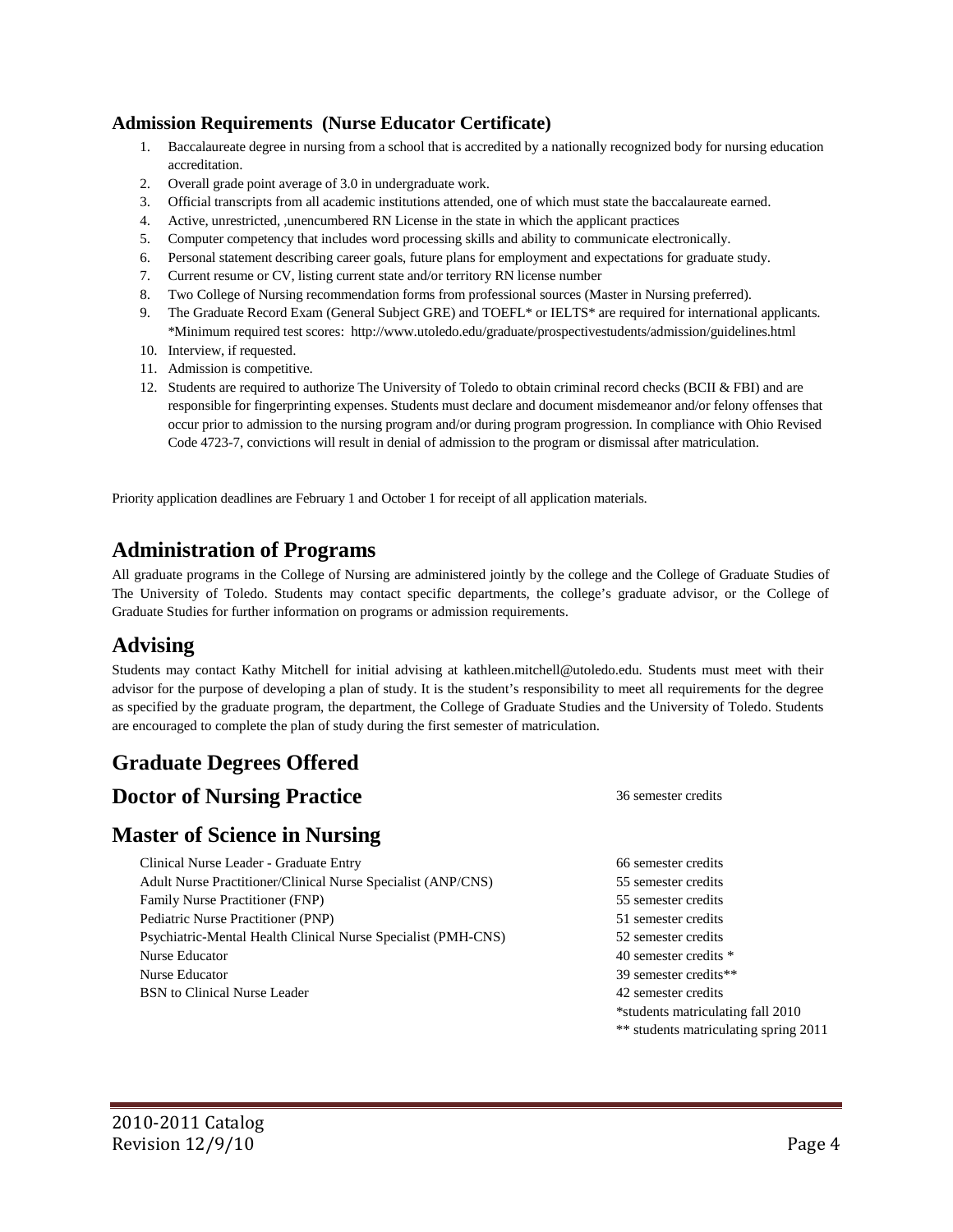## **Certificate Programs**

| Adult Nurse Practitioner Graduate Certificate Program (ANP-C)                | 22 semester credits plus prerequisites |
|------------------------------------------------------------------------------|----------------------------------------|
| For Current Registered Nurses with a Master's Degree in Nursing              |                                        |
| Family Nurse Practitioner Graduate Certificate Program (FNP-C)               | 25 semester credits plus prerequisites |
| For Current Registered Nurses with a Master's Degree in Nursing              |                                        |
| Pediatric Nurse Practitioner Graduate Certificate Program (PNP-C)            | 21 semester credits plus prerequisites |
| For Current Registered Nurses with a Master's Degree in Nursing              |                                        |
| Psychiatric-Mental Health Clinical Nurse Specialist                          |                                        |
| Graduate Certificate Program (PMH-CNS-C)                                     | 25 semester credits plus prerequisites |
| For Current Registered Nurses with a Master's Degree in Nursing<br>$\bullet$ |                                        |
| Nursing Education Certificate                                                | 11 semester credits                    |
|                                                                              |                                        |

## **Accreditation**

The University of Toledo College of Nursing is approved by the Ohio Board of Nursing. Master's and Bachelor's Degree programs are nationally accredited by the Commission on Collegiate Nursing Education.

#### **Doctor of Nursing Practice: (DNP)**

Established in 2007, the Doctor of Nursing Practice (DNP) program at The Univeristy of Toledo (UT) in collaboration with Wright State Universtiy (WSU) is designed to take currently nationally certified advanced practice nurses and nurse administrators (nurse executives) to the highest level of clinical practice in order to meet the increasing complexities and challenges of the nation's healthcare environment. The online, part-time DNP curriculum includes theoretical and clinical courses to prepare students to lead and develop innovative health care delivery in a variety of health care settings. In accordance with AACN specifications for 1000 academically supervised post-BSN clinical hours to earn a DNP degree, 520 hours of academically supervised advanced clinical practice are included in the program. Students are expected to have earned and documented 480 supervised clinical hours in their master's program.

#### Curriculum

| Course               | Course Name                                                 | Credit Hours |
|----------------------|-------------------------------------------------------------|--------------|
| Semester I - Fall    |                                                             |              |
| <b>NURS701</b>       | Scientific Basis of Nsg. Practice                           | 3            |
| Semester II - Spring |                                                             |              |
| <b>NURS704</b>       | <b>Applied Nursing Research</b>                             | 3            |
| <b>NURS706</b>       | Population Health                                           | 3            |
| Semester III - Fall  |                                                             |              |
| <b>NURS702</b>       | Org & Systems Leadership (40 clinical hours)                | 3            |
| <b>NURS709</b>       | Project Seminar                                             | 3            |
| Semester IV - Spring |                                                             |              |
| <b>NURS707</b>       | Marketing & Entrepreneurial Activity in Complex Health Care | 3            |
| Semester V - Fall    |                                                             |              |
| <b>NURS708</b>       | Evidence Based Nursing Practice in Direct Care              | 3            |
|                      | (80 clinical hours)                                         |              |
| <b>OR</b>            |                                                             |              |
| <b>NURS718</b>       | Evidence Based Administration in Complex Health Systems     | 3            |
|                      | (Indirect Care) (80 clinical hours)                         |              |
| Semester VI - Spring |                                                             |              |
| <b>NURS703</b>       | Quality Mgmt & Performance Improvement in Health            | 3            |
|                      | Care Organizations (40 clinical hours)                      |              |
| <b>NURS705</b>       | Information and Technology in Nursing & Health Care Systems | 3            |
|                      |                                                             |              |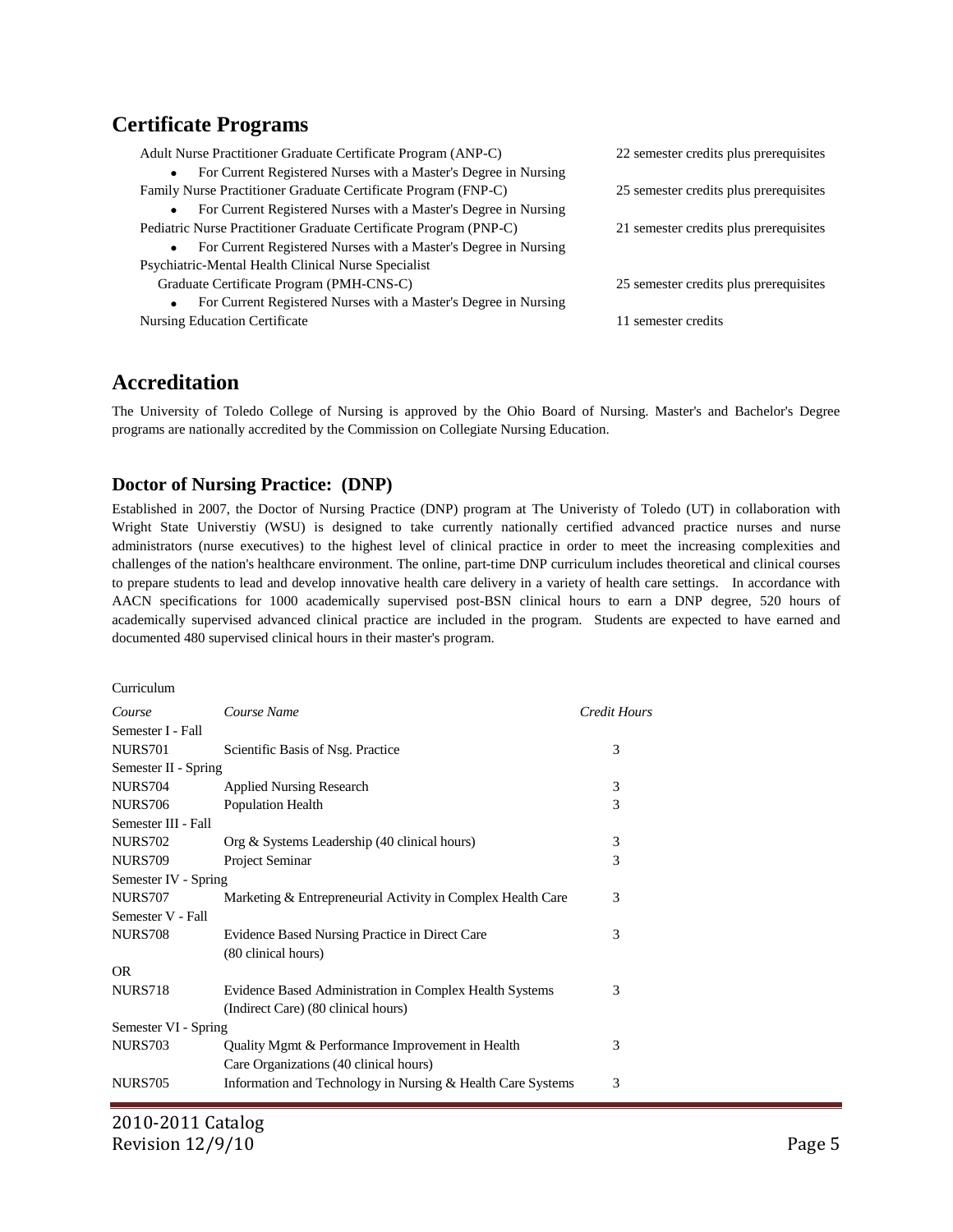| Semester VII - Fall    |                                                         |    |
|------------------------|---------------------------------------------------------|----|
| NURS710                | <b>Evidence Based Practice Project</b>                  | 3  |
| Semester VIII - Spring |                                                         |    |
| <b>NURS797</b>         | Capstone Practicum (Direct Care - 360 Clinical Hours)   | 6  |
| <b>OR</b>              |                                                         |    |
| <b>NURS798</b>         | Capstone Practicum (Indirect Care - 360 Clinical Hours) | 6  |
|                        |                                                         |    |
| Total                  |                                                         | 36 |

#### **Master of Science in Nursing: Clinical Nurse Leader Graduate Entry**

The Clinical Nurse Leader Graduate Entry (CNL) major is a two-year, full-time course of study. The program is designed for the person who holds a bachelor's degree, who is not yet a registered nurse (RN), but who desires to become a RN. The curriculum includes theory classes prepared by the graduate faculty of the University of Toledo College of Nursing, as well as clinical experiencees with patients in state-of-the-art heath care facilties. The master's preparation positions graduates for immediate entry into exciting positions in hospitals or clinics, and also provides an opportunity to continue graduate study. Graduates may elect to pursue a certificate to enter advanced practice roles as a nurse practitioner or clinical nurse specialist, or they may decide to pursue a Doctor of Nursing Practice (DNP) degree or the Doctor of Philosophy (Ph.D.) degree.

| Curriculum            |                                                                |                     |
|-----------------------|----------------------------------------------------------------|---------------------|
| Course                | Course Name                                                    | <b>Credit Hours</b> |
| Semester I - Fall     |                                                                |                     |
| <b>NURS504</b>        | Health Assessment and the Nursing Process for Promoting Health | 6                   |
| <b>NURS505</b>        | <b>Health Sciences I</b>                                       | 3                   |
| <b>NURS506</b>        | Professional Socialization I                                   | 3                   |
| <b>NURS507</b>        | Therapeutic Communication Skills for Nurses                    | 3                   |
| Semester II - Spring  |                                                                |                     |
| <b>NURS514</b>        | Designing Nursing Systems to Promote Self-Care                 | 6                   |
| <b>NURS525</b>        | <b>Health Sciences II</b>                                      | 3                   |
| <b>NURS567</b>        | Pharmacology                                                   | 3                   |
| <b>NURS516</b>        | Professional Socialization II                                  | 3                   |
| Semester III - Summer |                                                                |                     |
| <b>NURS524</b>        | Designing Nursing Systems for Compromised Health States        | 6                   |
| <b>INDI600</b>        | Introduction to Biostatistical Methods                         | 3                   |
| Semester IV - Fall    |                                                                |                     |
| <b>NURS544</b>        | Population Focused Nursing Care                                | 6                   |
| <b>NURS607</b>        | Advanced Communication Skills and Group Dynamics               | 3                   |
| <b>NURS591</b>        | <b>Advanced Nursing Research</b>                               | 3                   |
| Semester V - Spring   |                                                                |                     |
| <b>NURS554</b>        | Advanced Practicum in Nursing Sytems Design                    | 12                  |
| <b>NURSXXX</b>        | Thesis, Comprehensive Exam or Field Experience                 | 3                   |
| Total                 |                                                                | 66                  |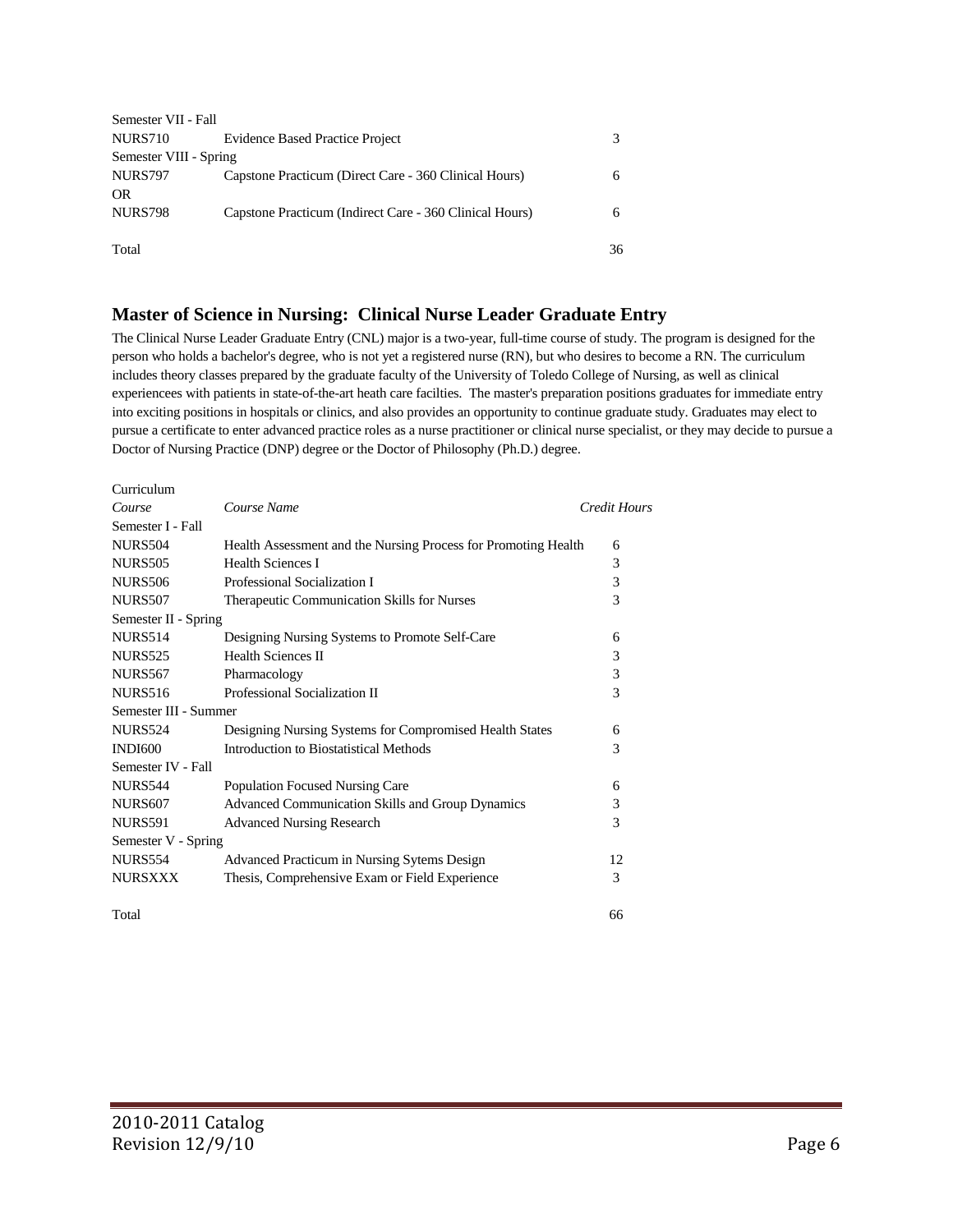#### **Master of Science in Nursing: Adult Nurse Practitioner/Clinical Nurse Specialist**

The Adult Nurse Practitioner/Clinical Nurse Specialist (ANP/CNS) major is a two-year, full-time course of study with part-time options. The program is designed to prepare advanced practice nurses to care for adults in a wide variety of settings. The curriculum features theoretically based and clinically focused courses and includes a minimum of 600 contact hours for clinical practice and selected laboratory experiences.

| Curriculum           |                                                                   |                |
|----------------------|-------------------------------------------------------------------|----------------|
| Course               | Course Name                                                       | Credit Hours   |
| Semester I - Fall    |                                                                   |                |
| <b>NURS540</b>       | Theoretical & Ethical Foundations of Nursing                      | 3              |
| <b>NURS568</b>       | Advanced Physiology & Pathophysiology                             | 3              |
| <b>NURS574</b>       | Advanced Health Assessment (4 lab hours/week)                     | 4              |
| <b>INDI600</b>       | Introduction to Biostatistical Methods                            | 3              |
| Semester II - Spring |                                                                   |                |
| <b>NURS569</b>       | Advanced Pharmacotherapeutics                                     | 3              |
| <b>NURS591</b>       | <b>Advanced Nursing Research</b>                                  | 3              |
| <b>NURS608</b>       | ANP/CNS I: Care of Adolescents and Adults                         |                |
|                      | (12 clinical hours/week)                                          | 7              |
| Semester III - Fall  |                                                                   |                |
| <b>NURS519</b>       | Advanced Interpersonal Interventions (4 lab hours/week)           | 3              |
| <b>NURS550</b>       | Family and Cultural Diversity Theories                            | 3              |
| <b>NURS609</b>       | ANP/CNS II: Care of Women and Concepts of Wellness                |                |
|                      | (12 clinical hours/week)                                          | 7              |
| Semester IV - Spring |                                                                   |                |
| <b>NURS614</b>       | Advanced Practice Nurse: Roles & Issues                           | $\overline{c}$ |
| <b>NURS610</b>       | ANP/CNS III: Care of Adults & Older Adults with a Specialty Focus |                |
|                      | (18 clinical hours/week)                                          | 8              |
| <b>NURS553</b>       | Public Policy and Health Care                                     | 3              |
| <b>CAPSTONE</b>      | Field Experience, Thesis or Comprehensive Exam                    | 3              |
| Total                |                                                                   | 55             |

#### **Master of Science in Nursing: Family Nurse Practitioner**

The Family Nurse Practitioner (FNP) major is a two-year, full-time course of study with part-time options. The curriculum is designed to prepare professional nurses for the FNP role in primary nursing care. The curriculum includes a minimum of 600 contact hours for clinical practice and selected laboratory experiences.

| Curriculum           |                                                         |              |
|----------------------|---------------------------------------------------------|--------------|
| Course               | Course Name                                             | Credit Hours |
| Semester I - Fall    |                                                         |              |
| <b>NURS540</b>       | Theoretical & Ethical Foundations of Nursing            | 3            |
| <b>NURS568</b>       | Advanced Physiology & Pathophysiology                   | 3            |
| <b>NURS574</b>       | Advanced Health Assessment (4 lab hours/week)           | 4            |
| <b>INDI600</b>       | Introduction to Biostatistical Methods                  | 3            |
| Semester II - Spring |                                                         |              |
| <b>NURS569</b>       | <b>Advanced Pharmacotherapeutics</b>                    | 3            |
| <b>NURS591</b>       | <b>Advanced Nursing Research</b>                        | 3            |
| <b>NURS621</b>       | FNP I: Adolescents and Adults (12 clinical hours/week)  | 7            |
| Semester III - Fall  |                                                         |              |
| <b>NURS519</b>       | Advanced Interpersonal Interventions (4 lab hours/week) | 3            |
| <b>NURS550</b>       | Family and Cultural Diversity Theories                  | 3            |
|                      |                                                         |              |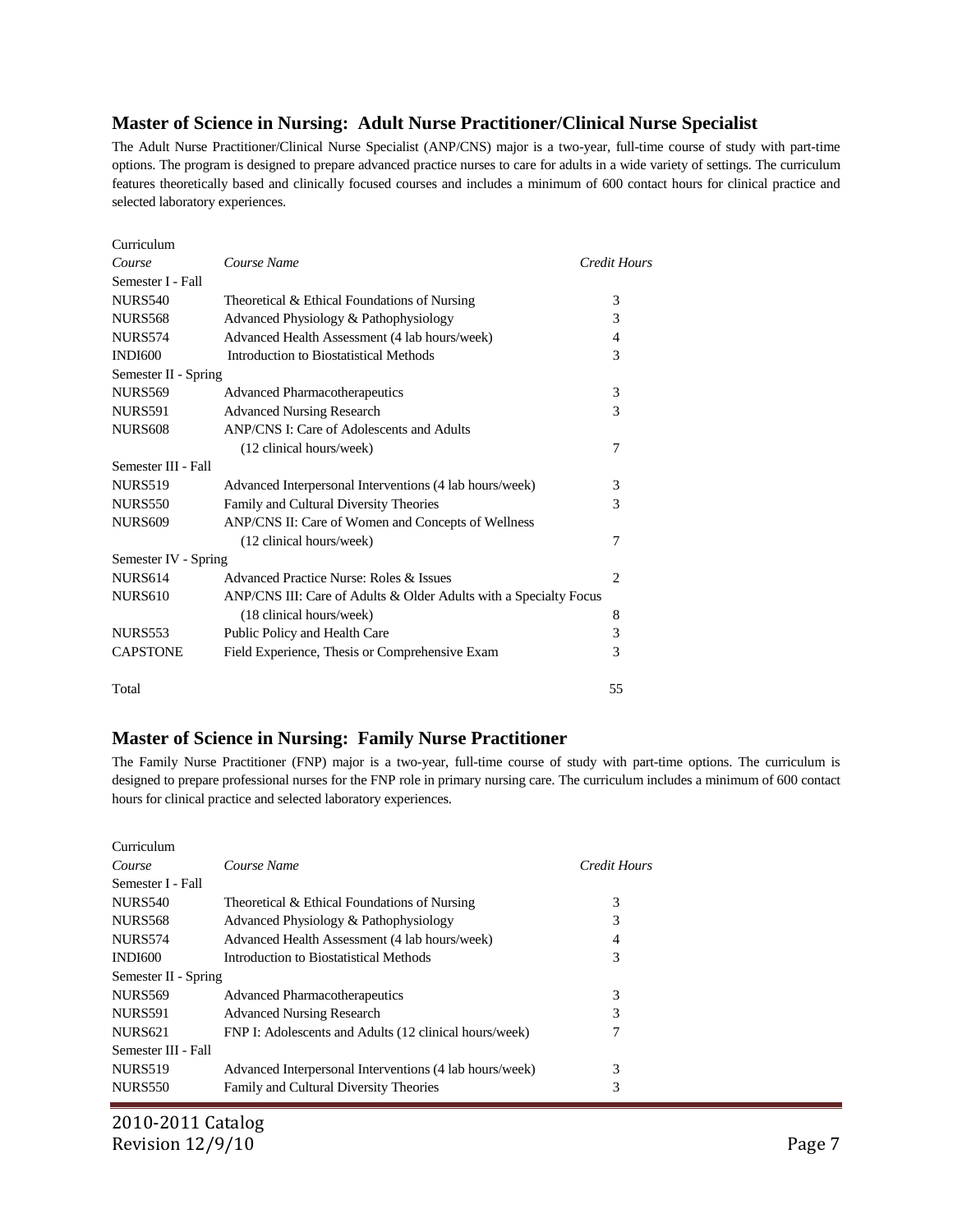| NURS <sub>622</sub>  | FNP II: Women and Children (12 clinical hours/week)     |    |
|----------------------|---------------------------------------------------------|----|
| Semester IV - Spring |                                                         |    |
| <b>NURS614</b>       | Advanced Practice Nurse: Roles & Issues                 | 2  |
| <b>NURS623</b>       | FNP III: Adults & Older Adults (18 clinical hours/week) | 8  |
| NURS553              | Public Policy & Health Care                             | 3  |
| <b>CAPSTONE</b>      | Field Experience, Thesis or Comprehensive Exam          |    |
| Total                |                                                         | 55 |

#### **Master of Science in Nursing: Pediatric Nurse Practitioner**

The Pediatric Nurse Practitioner (PNP) major is a two-year, full-time course of study with part-time options. The program is designed to prepare advanced practice nurses to care for children in a wide variety of settings. The curriculum features theoretically based and clinically focused courses and includes a minimum of 500 contact hours for clinical practice and selected laboratory experiences. Students who desire full-time study should matriculate in fall of even numbered years.

| Curriculum           |                                                          |              |
|----------------------|----------------------------------------------------------|--------------|
| Course               | Course Name                                              | Credit Hours |
| Semester I - Fall    |                                                          |              |
| <b>NURS540</b>       | Theoretical & Ethical Foundations of Nursing             | 3            |
| <b>NURS568</b>       | Advanced Physiology & Pathophysiology                    | 3            |
| <b>NURS574</b>       | Advanced Health Assessment (4 lab hours/week)            | 4            |
| <b>INDI600</b>       | Introduction to Biostatistical Methods                   | 3            |
| Semester II - Spring |                                                          |              |
| <b>NURS569</b>       | <b>Advanced Pharmacotherapeutics</b>                     | 3            |
| <b>NURS581</b>       | PNP I: Care of Children and Concepts of Wellness         |              |
|                      | (12 clinical hours/week; odd years only)                 | 6            |
| <b>NURS591</b>       | <b>Advanced Nursing Research</b>                         | 3            |
| Semester III - Fall  |                                                          |              |
| <b>NURS519</b>       | Advanced Interpersonal Interventions (4 lab hours/week)  | 3            |
| <b>NURS550</b>       | Family and Cultural Diversity Theories                   | 3            |
| <b>NURS582</b>       | <b>PNP II: Common Acute and Stable Chronic Illnesses</b> |              |
|                      | (12 clinical hours/week; odd years only)                 | 6            |
| Semester IV - Spring |                                                          |              |
| <b>NURS553</b>       | Public Policy and Health Care                            | 3            |
| <b>NURS583</b>       | PNP III: Complex Chronic Illnesses or Disabilities       |              |
|                      | (12 clinical hours/week; even years only)                | 6            |
| <b>NURS614</b>       | Advanced Practice Nurse: Roles & Issues                  | 2            |
| <b>CAPSTONE</b>      | Field Experience, Thesis or Comprehensive Exam           | 3            |
| Total                |                                                          | 51           |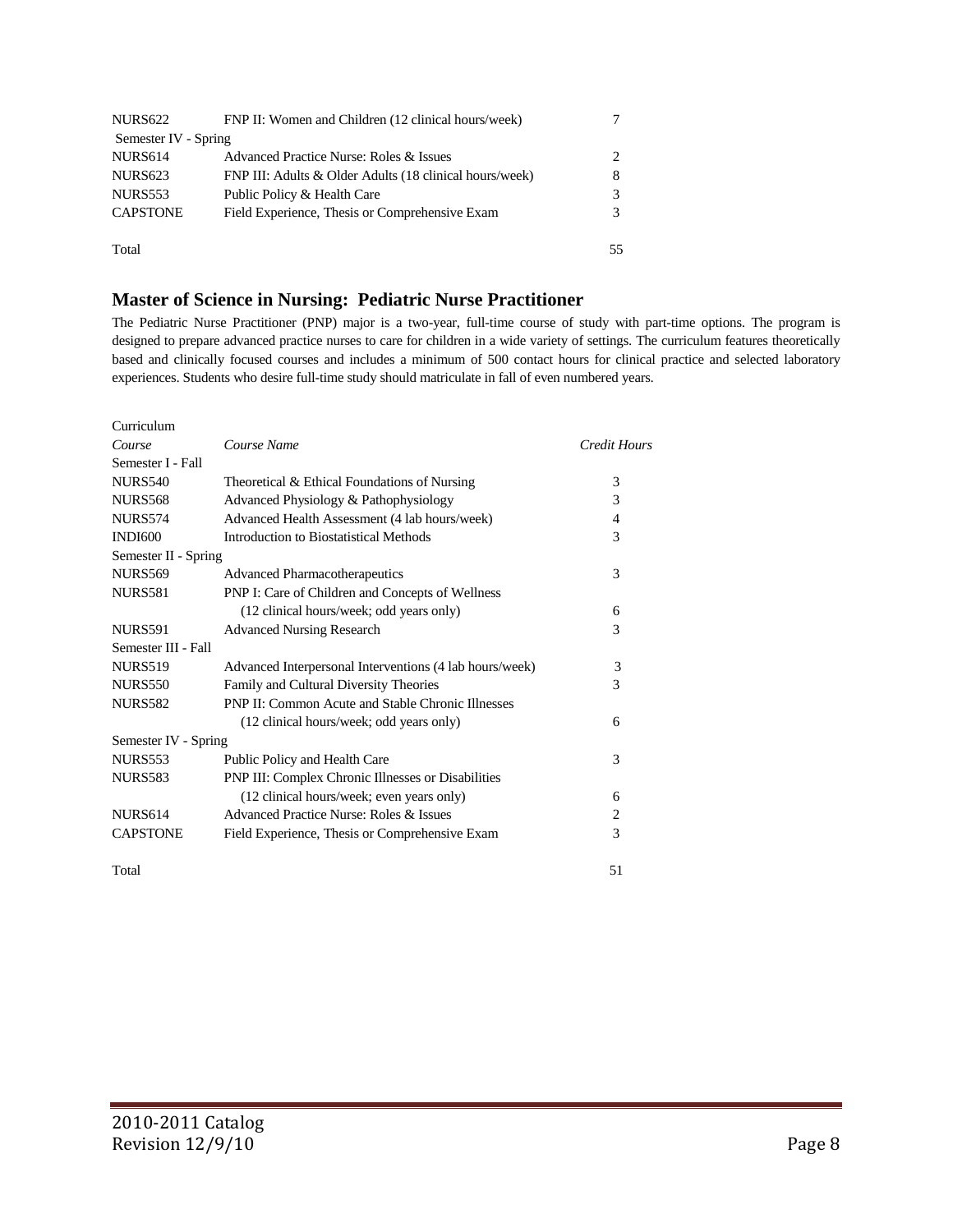#### **Master of Science in Nursing: Psychiatric Mental Health Clinical Nurse Specialist**

The Psychiatric-Mental Health Clinical Nurse Specialist (PMH-CNS) major is a two-year, full-time program with part-time options. The curriculum is designed to expand knowledge and prepare advanced practice nurses to work in a wide variety of community and hospital-based psychiatric settings. The curriculum includes theoretically based and clinically focused courses. Students who desire to study full time should matriculate in the fall of even numbered years.

| Curriculum           |                                                |                |
|----------------------|------------------------------------------------|----------------|
| Course               | Course Name                                    | Credit Hours   |
| Semester I - Fall    |                                                |                |
| <b>NURS540</b>       | Theoretical & Ethical Foundations of Nursing   | 3              |
| <b>NURS568</b>       | Advanced Physiology & Pathophysiology          | 3              |
| <b>NURS574</b>       | <b>Advanced Health Assessment</b>              |                |
|                      | (4 lab hours/week)                             | 4              |
| <b>NURS519</b>       | Advanced Interpersonal Interventions           |                |
|                      | (4 lab hours/week)                             | 3              |
| Semester II - Spring |                                                |                |
| <b>INDI600</b>       | Introduction to Biostatistical Methods         | 3              |
| <b>NURS569</b>       | Advanced Pharmacotherapeutics                  | 3              |
| <b>NURS509</b>       | PMHN I - odd years only                        |                |
|                      | (9 clinical hours/week)                        | 5              |
| <b>NURS553</b>       | Public Policy and Health Care                  | 3              |
| Semester III - Fall  |                                                |                |
| <b>NURS510</b>       | PMHN II - odd years only                       |                |
|                      | (12 clinical hours/week)                       | 6              |
| <b>NURS550</b>       | Family & Cultural Diversity Theories           | 3              |
| <b>NURS591</b>       | <b>Advanced Nursing Research</b>               | 3              |
| Semester IV - Spring |                                                |                |
| <b>NURS511</b>       | Practicum in PMH - even years only             |                |
|                      | (18 clinical hours/week)                       | 6              |
| <b>NURS614</b>       | Advanced Practice Nurse: Roles & Issues        | $\overline{2}$ |
| <b>NURS528</b>       | Theories of Addictive Behavior                 | $\overline{c}$ |
| <b>CAPSTONE</b>      | Field Experience, Thesis or Comprehensive Exam | 3              |
| Total                |                                                | 52             |

#### **Master of Science in Nursing: Nurse Educator**

The Nurse Educator major is targeted for baccalaureate graduates with clinical nursing experience who want to become nursing faculty or staff educators. Graduates are envisioned as teachers of undergraduate nursing students in the classroom and clinical setting. This major focuses on: curriculum development, teaching-learning processes, classroom and clinical teaching strategies, and evaluation principles. The Nurse Educator major offers full-time and part-time options. Students who are seeking full time study should matriculate in the spring semester and can complete the Nurse Educator Curriculum online with campus experiences at selected times specified in the course schedule.

| Curriculum          |                                              |              |
|---------------------|----------------------------------------------|--------------|
| Course              | Course Name                                  | Credit Hours |
| Semester I - Spring |                                              |              |
| NURS <sub>672</sub> | Teaching, Learning and Evaluation in Nursing | 4            |
| <b>NURS540</b>      | Theoretical & Ethical Foundations of Nursing | 3            |
| <b>NURS568</b>      | Advanced Physiology & Pathophysiology        | 3            |
| INDI600             | Introduction to Biostatistical Methods       | 3            |
|                     |                                              |              |

Curriculum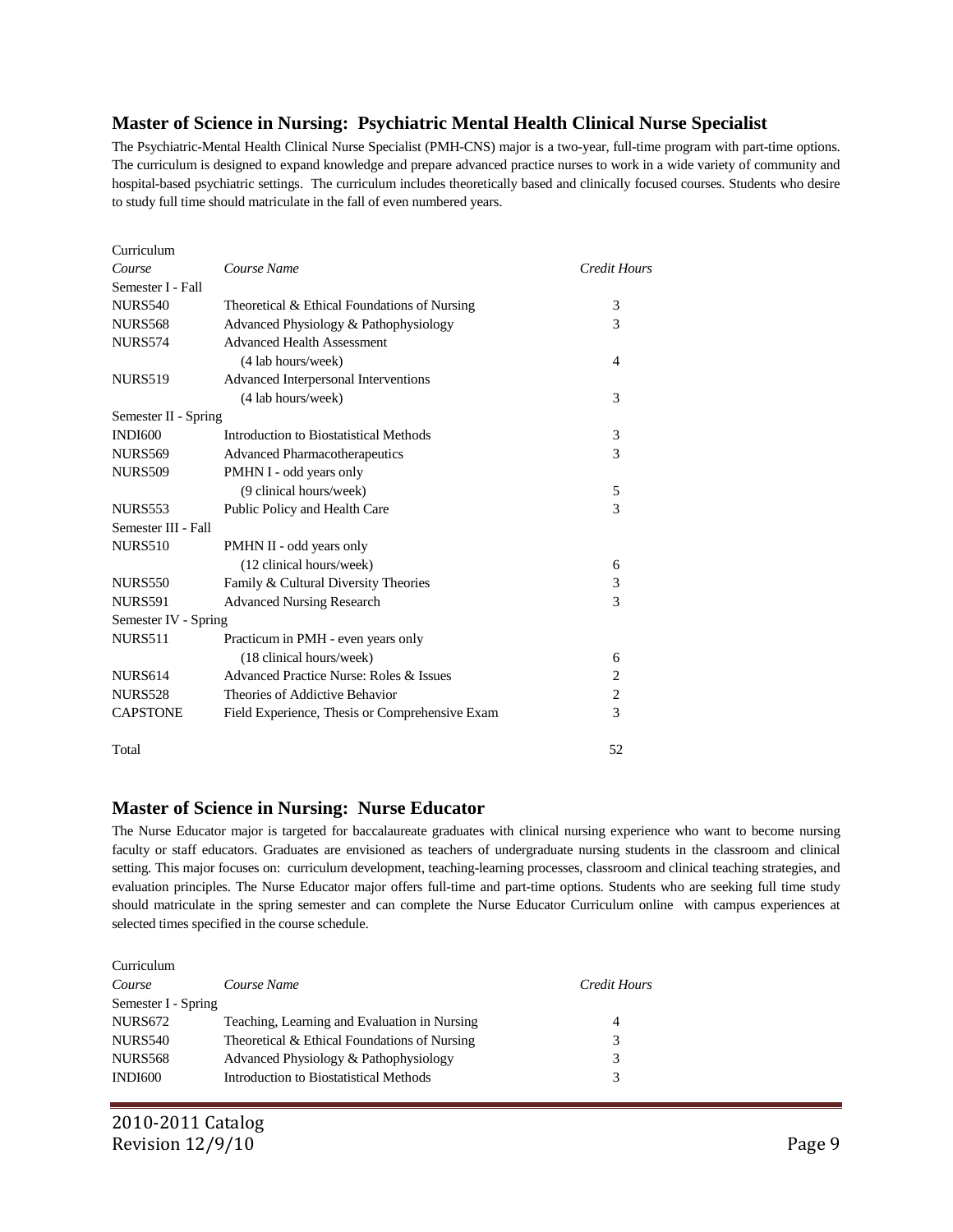| NURS553              | Public Policy & Health Care                     | 3  |
|----------------------|-------------------------------------------------|----|
| Semester II - Summer |                                                 |    |
| NURS <sub>671</sub>  | Developing Instructional Programs in Nursing    | 3  |
| <b>NURS591</b>       | <b>Advanced Nursing Research</b>                | 3  |
| <b>NURS574</b>       | Advanced Health Assessment (4 lab hours/week)   | 4  |
| <b>NURS 533</b>      | Health Assessment (beg. Spring 2011)            | 3  |
| Semester III - Fall  |                                                 |    |
| <b>NURS551</b>       | Advanced Clinical Seminar in Nursing            |    |
|                      | (4 lab hours/week)                              | 4  |
| <b>NURS519</b>       | Advanced Interpersonal Interventions            |    |
|                      | (4 lab hours/week)                              | 3  |
| <b>NURS673</b>       | Practicum and Seminar in Teaching               |    |
|                      | (9 practicum hours/week)                        | 4  |
| <b>CAPSTONE</b>      | Field experience, thesis or comprehensive exam. | 3  |
| Total                |                                                 | 40 |
|                      |                                                 | 39 |

## **Master of Science In Nursing: BSN to Clinical Nurse Leader**

The BSN to Clinical Nurse Leader (CNL) major at The University of Toledo is ideal for BSN prepared nurses wishing to pursue graduate study at the generalist level. The curriculum includes theory classes, as well as clinical experiences. The Clinical Nurse Leader role is designed to improve the quality of patient care and to better prepare nurses to thrive in the health care system. The CNL oversees the care coordination of a distinct group of patients and actively provides direct patient care The CNL Is a leader in the health care delivery system, and the implementation of the role will vary across settings (www.aacn.nche.edu). Students in the BSN to CNL major move through the curriculum in cohorts.

| Curriculum           |                                                               |                     |
|----------------------|---------------------------------------------------------------|---------------------|
| Course               |                                                               | <b>Credit Hours</b> |
| Semester I - Spring  |                                                               |                     |
| <b>NURS 516</b>      |                                                               | 3                   |
| <b>NURS 525</b>      |                                                               | 3                   |
| <b>NURS 567</b>      |                                                               | 3                   |
| Semester II - Summer |                                                               |                     |
| <b>INDI 600</b>      | Introduction to Biostatistical Methods                        | 3                   |
| <b>NURS 533</b>      |                                                               | 3                   |
| Semester III - Fall  |                                                               |                     |
| <b>NURS 544</b>      | Population Focused Nursing Care (total of 90 clinical hours)  | 6                   |
| <b>NURS 607</b>      | Advanced Communication Skills and Group Dynamics (total of 30 |                     |
|                      |                                                               | 3                   |
| <b>NURS 591</b>      |                                                               | 3                   |
| Semester IV - Spring |                                                               |                     |
| <b>NURS 554</b>      | Advanced Practicum in Nursing Systems Design (total of 300)   |                     |
|                      |                                                               | 12                  |
| <b>CAPSTONE</b>      | Thesis, Comprehensive Exam or Field Experience                | 3                   |
| Total                |                                                               | 42                  |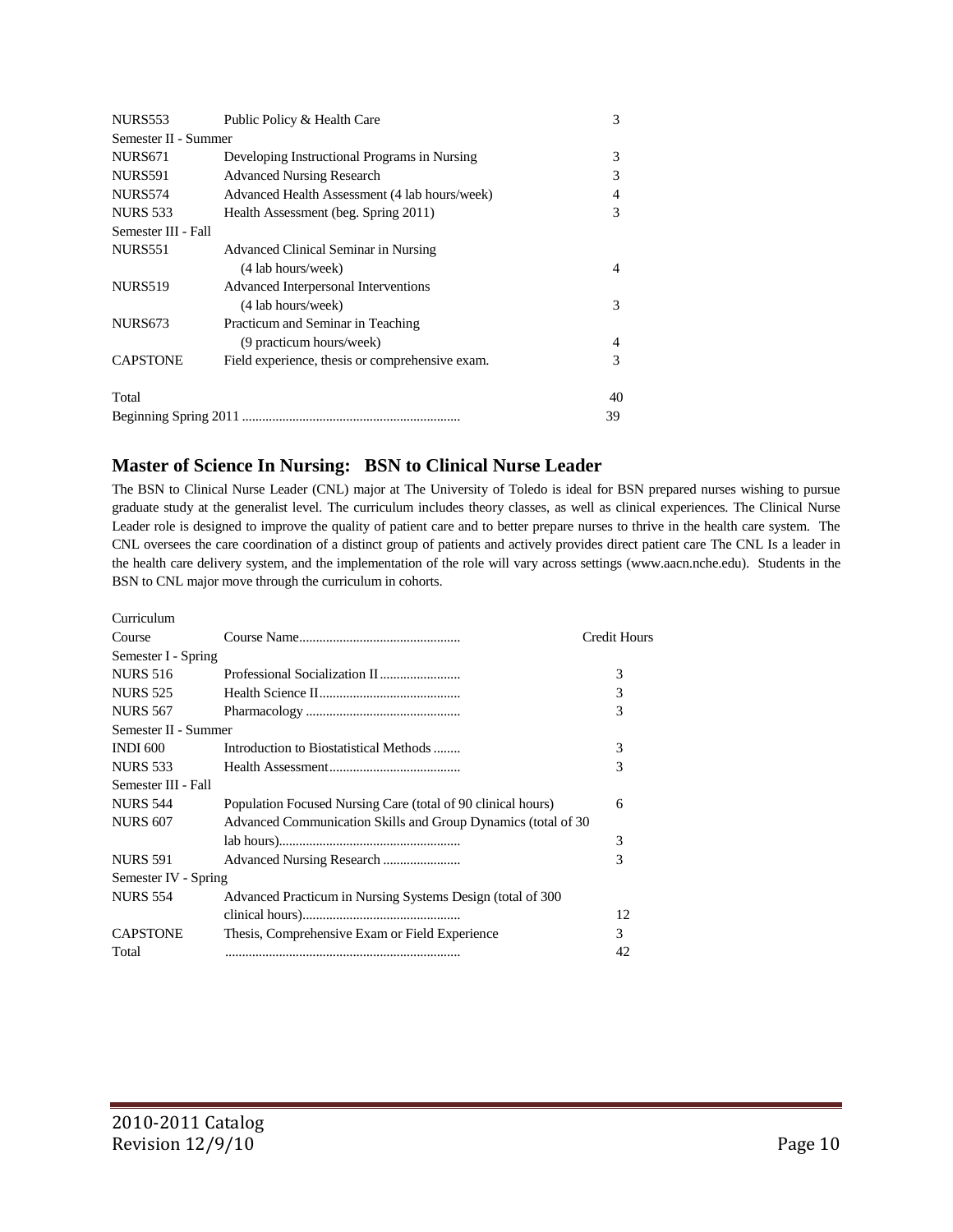#### **Graduate Certificate: Adult Nurse Practitioner**

The Adult Nurse Practitioner Graduate Certificate (ANP-C) program is offered to individuals who have completed a master's degree in nursing and who desire to obtain specialized knowledge to seek certification as an ANP. All of the courses award academic credit from The University of Toledo. Graduates of the program will be qualified to take national ANP certification examinations. The curriculum includes a minimum of 500 contact hours for clinical practice and laboratory experiences.

| Prerequisites          |                                                                                                        |              |
|------------------------|--------------------------------------------------------------------------------------------------------|--------------|
| <b>Fall Semester</b>   |                                                                                                        |              |
| Course                 | Course Name                                                                                            | Credit Hours |
| <b>NURS568</b>         | Advanced Physiology & Pathophysiology*                                                                 | 3            |
| <b>NURS574</b>         | Advanced Health Assessment (4 lab hours/week)*                                                         | 4            |
| Curriculum             |                                                                                                        |              |
| <b>Spring Semester</b> |                                                                                                        |              |
| Course                 | Course Name                                                                                            | Credit Hours |
| <b>NURS569</b>         | <b>Advanced Pharmacotherapeutics</b>                                                                   | 3            |
| <b>NURS603</b>         | ANP I: Care of Adolescents and Adults (12 clinical hours/week)                                         | 7            |
| <b>Fall Semester</b>   |                                                                                                        |              |
| <b>NURS604</b>         | ANP II: Primary Care of Women (12 clinical hours/week)                                                 | 6            |
| <b>Spring Semester</b> |                                                                                                        |              |
| <b>NURS605</b>         | ANP III: Care of Adults and Older Adults (12 clinical hours/week)                                      | 6            |
| Total                  |                                                                                                        | 22           |
|                        | *If the course was completed greater than 5 years prior to matriculation, the course must be repeated. |              |

#### **Graduate Certificate: Family Nurse Practitioner**

The Family Nurse Practitioner Graduate Certificate (FNP-C) program is offered to individuals who have completed a master's degree in nursing and who desire to obtain specialized knowledge to seek certification as an FNP. Graduates of the program will be qualified to take national FNP certification examinations.

The program is offered in a four-semester, part-time option. The curriculum is designed to prepare professional nurses for the FNP role in primary nursing care. The curriculum includes a minimum of 600 contact hours for clinical practice and laboratory experiences.

Prerequisites

| $1.0100$ maps $0.000$  |                                                                                                         |              |
|------------------------|---------------------------------------------------------------------------------------------------------|--------------|
| <b>Fall Semester</b>   |                                                                                                         |              |
| Course                 | Course Name                                                                                             | Credit Hours |
| <b>NURS568</b>         | Advanced Physiology & Pathophysiology*                                                                  | 3            |
| <b>NURS574</b>         | Advanced Health Assessment (4 lab hours/week)*                                                          | 4            |
| Curriculum             |                                                                                                         |              |
| Spring Semester        |                                                                                                         |              |
| Course                 | Course Name                                                                                             | Credit Hours |
| <b>NURS569</b>         | <b>Advanced Pharmacotherapeutics</b>                                                                    | 3            |
| NURS <sub>621</sub>    | FNP I: Adolescents and Adults (12 clinical hours/week)                                                  | 7            |
| <b>Fall Semester</b>   |                                                                                                         |              |
| <b>NURS622</b>         | FNP II: Women and Children (12 clinical hours/week)                                                     | 7            |
| <b>Spring Semester</b> |                                                                                                         |              |
| <b>NURS623</b>         | FNP III: Adults and Older Adults (18 clinical hours/week)                                               | 8            |
| Total                  |                                                                                                         | 25           |
|                        | *If the course was completed greater than 5 years prior to matriculation, the course must be completed. |              |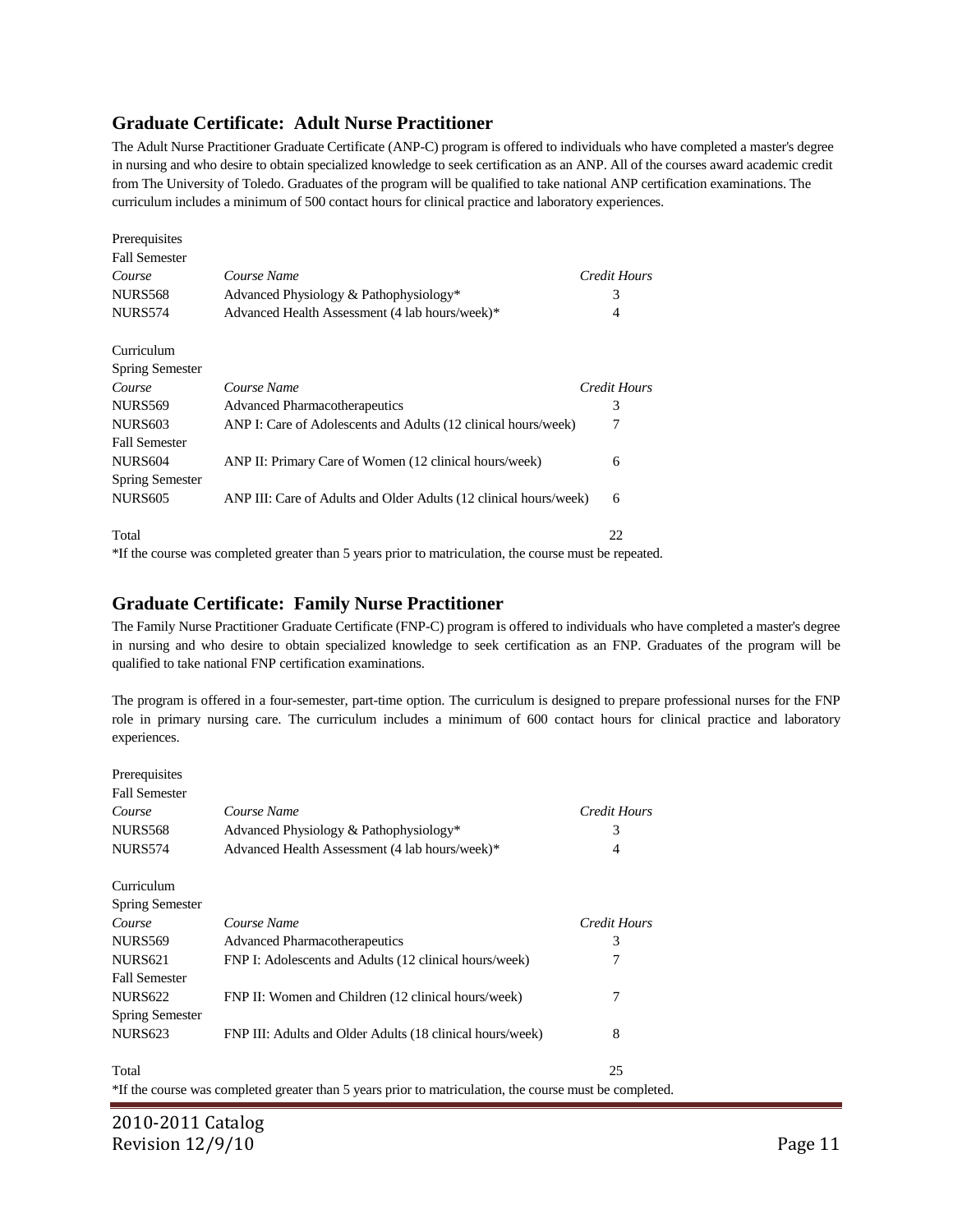#### **Graduate Certificate: Pediatric Nurse Practitioner**

The Pediatric Nurse Practitioner Graduate Certificate (PNP-C) program is offered to individuals who have completed a master's degree in nursing and who desire to obtain specialized knowledge to seek certification as a PNP. All of the courses award academic credit from The University of Toledo. Graduates of the program will be qualified to take national PNP certification examinations. The curriculum includes a minimum of 500 contact hours for clinical practice and laboratory experiences.

| Prerequisites        |                                                          |              |
|----------------------|----------------------------------------------------------|--------------|
| <b>Fall Semester</b> |                                                          |              |
| Course               | Course Name                                              | Credit Hours |
| <b>NURS568</b>       | Advanced Physiology & Pathophysiology*                   | 3            |
| <b>NURS574</b>       | Advanced Health Assessment (4 lab hours/week)*           | 4            |
| Curriculum           |                                                          |              |
|                      | Spring Semester - (odd years only)                       |              |
| Course               | Course Name                                              | Credit Hours |
| NURS569              | <b>Advanced Pharmacotherapeutics</b>                     | 3            |
| <b>NURS581</b>       | PNP I: Care of Children and Concepts of Wellness         |              |
|                      | (12 clinical hours/week)                                 | 6            |
|                      | Fall Semester - (odd years only)                         |              |
| <b>NURS582</b>       | <b>PNP II: Common Acute and Stable Chronic Illnesses</b> |              |
|                      | (12 clinical hours/week)                                 | 6            |
|                      | Spring Semester - (even years only)                      |              |
| NURS583              | PNP III: Complex Chronic Illnesses or Disabilities       |              |
|                      | (12 clinical hours/week)                                 | 6            |
| Total                |                                                          | 21           |

\*If the course was completed greater than 5 years prior to matriculation, the course must be repeated.

### **Graduate Certificate: Psychiatric-Mental Health Clinical Nurse Specialist**

The Psychiatric Mental Health Clinical Nurse Specialist /Graduate Certificate (PMHN-CNS-C) program is offered to individuals who have completed a master's degree in nursing and who desire to obtain specialized knowledge to seek certification as an Adult Psychiatric and Mental Health CNS. All of the courses award academic credit from the The University of Toledo. Graduates of the program will be qualified to take national certification examinations. The curriculum includes a minimum of 500 contact hours for clinical practice and laboratory experiences. The PMH/CNS program is offered via internet/WebCT with visits at selected times specified in the course schedule.

| Prerequisites                      |                                                |              |  |
|------------------------------------|------------------------------------------------|--------------|--|
| <b>Fall Semester</b>               |                                                |              |  |
| Course                             | Course Name                                    | Credit Hours |  |
| <b>NURS568</b>                     | Advanced Physiology & Pathophysiology*         | 3            |  |
| <b>NURS574</b>                     | Advanced Health Assessment (4 lab hours/week)* | 4            |  |
|                                    |                                                |              |  |
| Curriculum                         |                                                |              |  |
| Spring Semester - (odd years only) |                                                |              |  |
| Course                             | Course Name                                    | Credit Hours |  |
| <b>NURS569</b>                     | <b>Advanced Pharmacotherapeutics</b>           | 3            |  |
| <b>NURS509</b>                     | PMHN I (9 clinical hours/week)                 | 5            |  |
| <b>NURS528</b>                     | Theories of Addictive Behaviors                | 2            |  |
| Fall Semester - (odd years only)   |                                                |              |  |

2010-2011 Catalog Revision  $12/9/10$  Page 12